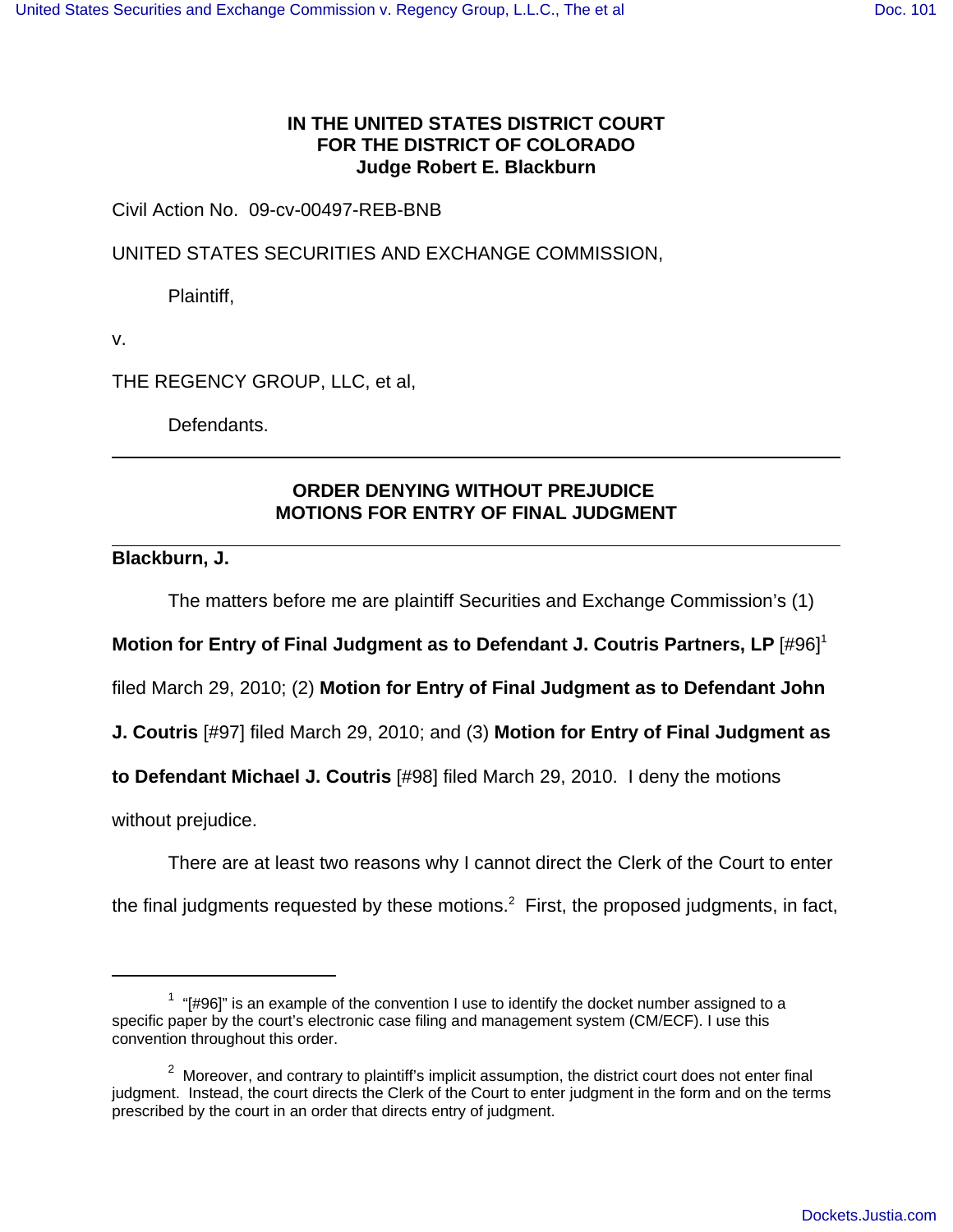are not final at all, because they do not specify the amount of disgorgement, prejudgment interest, and penalties to be paid by each defendant. I cannot direct the entry of a final judgment that fails to quantify such matters. **See Olcott v. Delaware Flood Co.**, 327 F.3d 1115, 1123 (10<sup>th</sup> Cir.) ("District court proceedings are not final until the district court has rendered a decision that ends the litigation on the merits and leaves nothing for the court to do but execute the judgment. This matter was not final until the district court entered its final judgment order quantifying Plaintiff's damage award[.]"), **cert. denied**, 124 S.Ct. 958 (2003).

Second, the proposed forms of judgment are woefully inadequate to satisfy the requirements of Fed.R.Civ.P. 54(b). The Tenth Circuit requires that "courts entering a Rule 54(b) certification should clearly articulate their reasons and make careful statements based on the record supporting their determination of 'finality' and 'no just reason for delay' so that we [can] review a 54(b) order more intelligently[ ] and thus avoid jurisdictional remands." **Stockman's Water Co., LLC v. Vaca Partners, L.P.**, 425 F.3d 1263, 1265 (10th Cir. 2005) (quoting **Old Republic Insurance Co. v. Durango Air Service, Inc.**, 283 F.3d 1222, 1225 n. 5 (10<sup>th</sup> Cir. 2002)) (internal quotation marks omitted). The district court, thus, has an affirmative "obligation to carefully examine all the factors relevant to certification" and provide "a clear articulation of the district court's reasons for granting certification." **Id.** at 1266. The bare-bones recitation provided in each of the proposed forms of judgment provided with the instant motions is patently insufficient to allow me to discharge my duties under Rule 54(b).

2